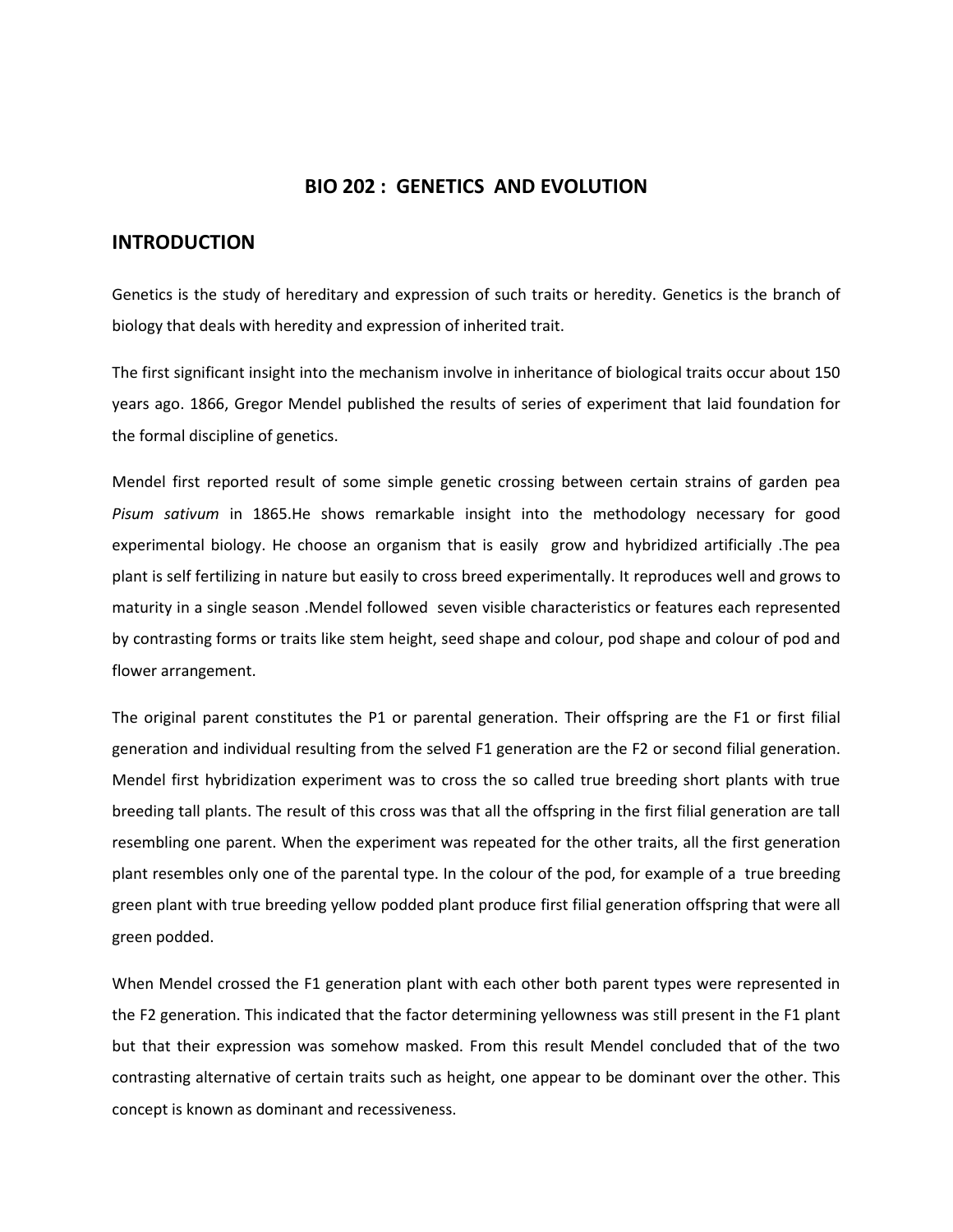With regard to the height, tallest is dominant to shortest and with regard to pod colour green is dominant to yellow. By this experiment, we establish that there is indeed a pattern to the transmission of traits.

Monohybrid cross is the cross between two parent differing in a single pair of contrasting characters.



### **MENDEL'S FIRST THREE POSTULATES/ LAWS**

- 1. **UNIT FACTORS IN PAIRS:** Genetic characters are controlled by unit factors that exist in pairs in individual organisms.
- 2. **DOMINANT AND RECESSIVENESS:** When two unlike unit factors responsible for a single character are present in a single individual, one unit factor is dominant to the other which is said to be recessive.
- 3. **SEGREGATION:** During formation of gamete a pair of unit factor separates or segregates randomly so that each gamete receive one or the other with equal likelyhood.

## **MODERN GENETIC TERMINOLOGY**

- 1. **PHENOTYPE:** Physical appearance of a trait. Traits such as tall or dwarf are visible expression of the information contained in unit factors.
- 2. **GENE:** Is the unit of inheritance. For any given character such as plant height. The phenotype is determinate by alternative form of a single gene called allele e.g. the unit factor representing tall and dwarf are allele determining the height of the pea plant.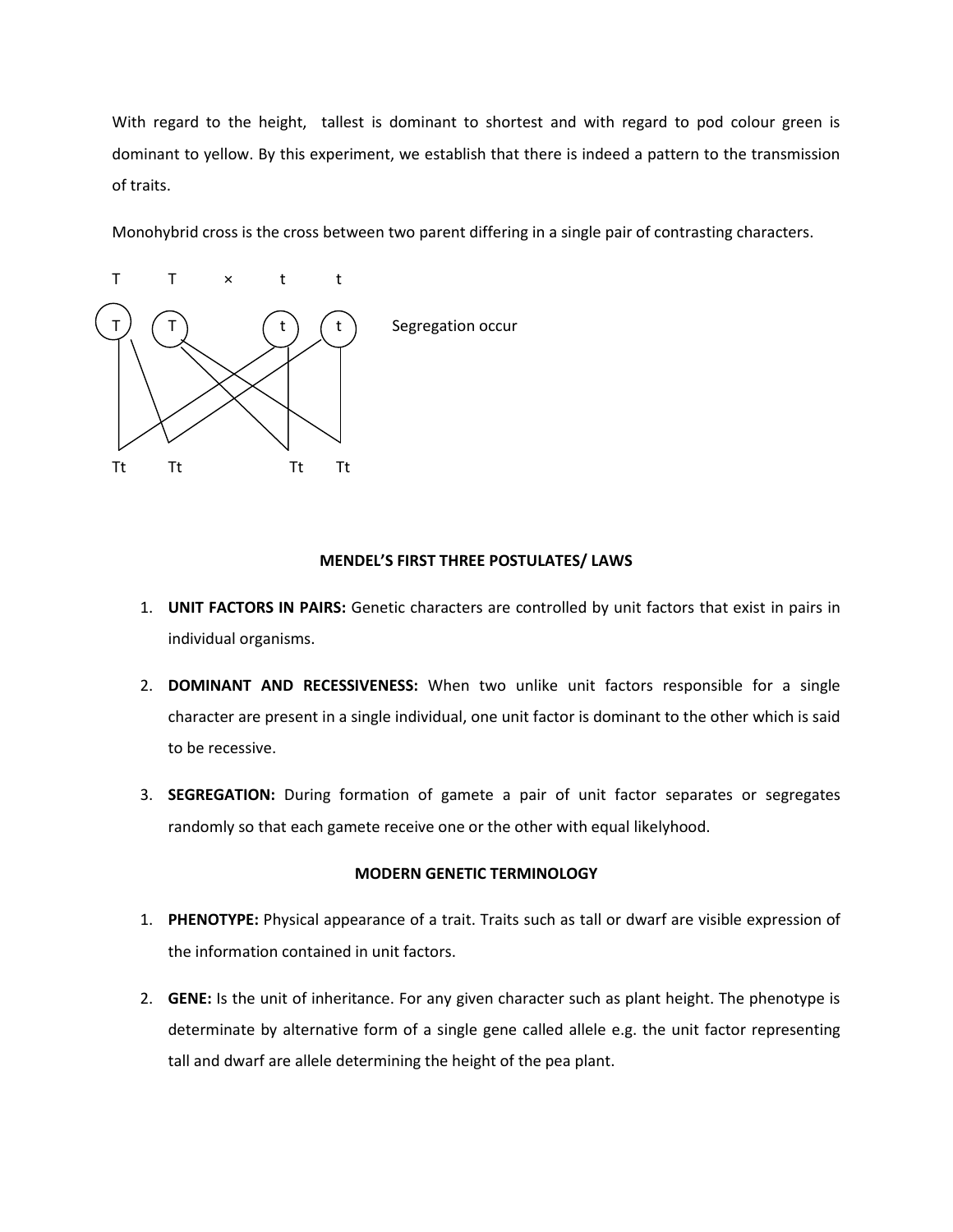- 3. **GENOTYPE:** this reflects the genetic makeup of the individual which is haploid or diploid. By reading the genotype we know the phenotype of individual. e. g. DD, Dd are tall and dd is dwarf. When both alleles are same as in DD then the individual is homozygous. On the other hand when the allele is different as in Dd the individual is heterozygous.
- 4. **PUNNETT SQUARE:** The genotype and phenotype resulting from the recombination of gamete during fertilization can be easily visualized by constructing a punnett square named after the person who first devised this approach Reginald C. Punnett.

### **TEST CROSS:**

5. Mendel devised a simple method that is still useful in breeding plants and animals i.e. the test cross. The organism expresses the dominant phenotype but unknown genotype is crossed to a known homozygous recessive individual. For example if DD is test crossed to a dwarf plant which has dd genotype, all the offspring will be tall phenotypically and Dd genotypically. However if a tall plant heterozygous Dd is test cross to a dwarf (dd) then the offspring will be tall Dd and the other will be dwarf dd. Therefore a tall dwarf ratio demonstrates the heterozygous trait of the tall plant unknown genotype. The test cross reinforce the Mendel's conclusion that separate unit factors control traits.

#### 6. **DI HYBRID:**

Here, two characters are considered simultaneously. Such a cross involving two pairs of contrasting trait is a dihybrid cross or a two factor cross e.g. if pea plant having yellow seed that are round in shape are breed or crossed with those having green seeds that are wrinkle the result will be as follows F1 offspring would be yellow and round . This yellow is dominant to green and round is dominant to wrinkle. When F1 individuals are selved approximately 9/16 of the F2 express yellow and round, 3/16 express yellow and wrinkle, 3/16 express green and round and 1/16 express green and wrinkle. The ratio is constant for any dihybrid trait (9:3:3:1)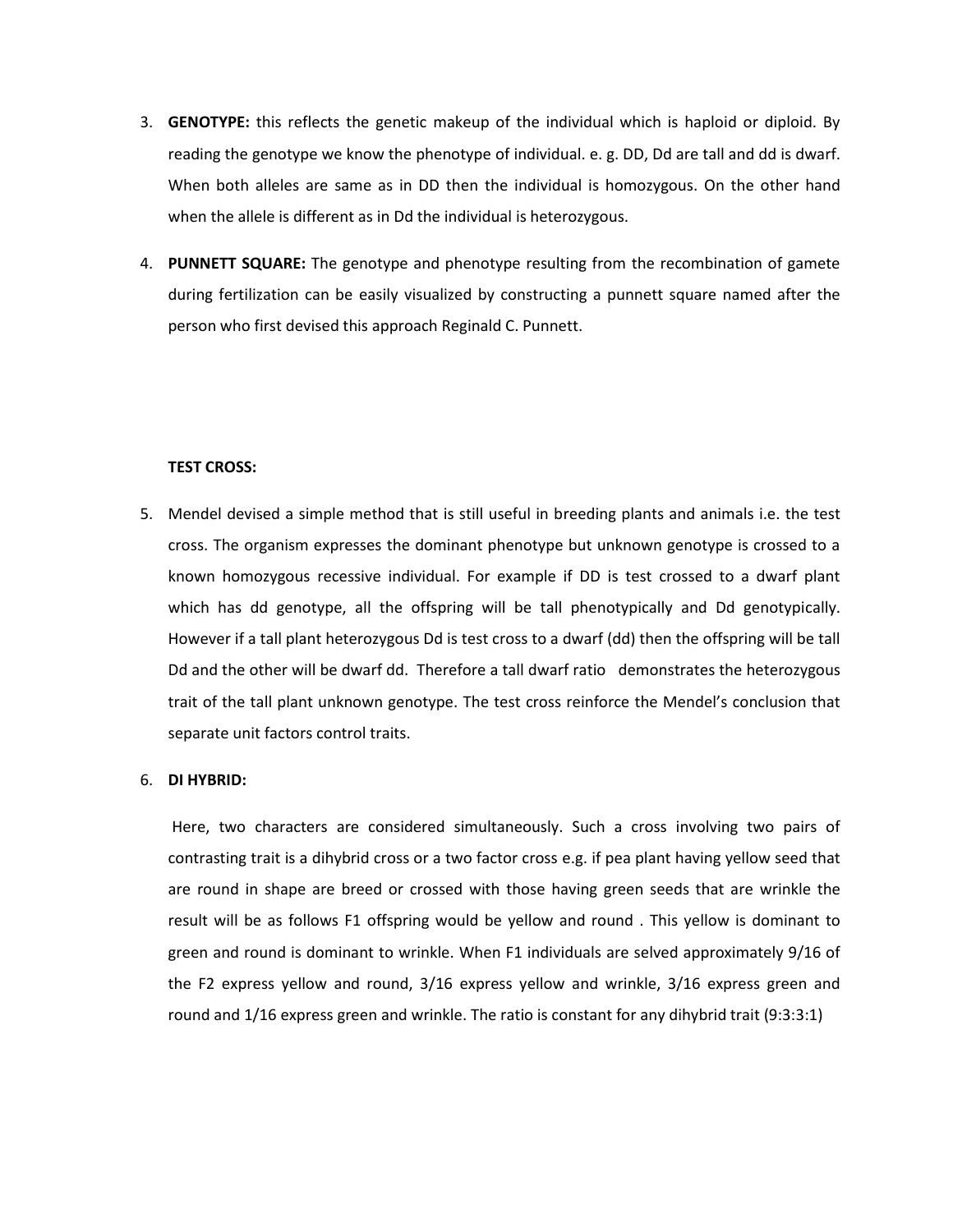## **PUNNETT SQUARE**

|           | YR          | Yr          | yR   | yr          |
|-----------|-------------|-------------|------|-------------|
| <b>YR</b> | <b>YYRR</b> | <b>YYRr</b> | YyRR | <b>YYRr</b> |
| Yr        | <b>YYRr</b> | YYrr        | YyRr | Yyrr        |
| уR        | YyRR        | YyRr        | YyRR | yyRr        |
| Yr        | YyRr        | Yyrr        | yyRr | yyrr        |

Y-R -=YELLOW AND ROUND (9)

 $yy - R -$  =green and round (3)

 $Y-$  rr = yellow and wrinkle (3)

 $yy - rr$  = green and wrinkle (1)

# **EVOLUTION**

During the long voyage of Charles Darwin to Galapagos island in Pacific Ocean in 1832, many flora and fauna from different part of the world were gathered. He concluded that animals and plants have arisen by a process of slow and gradual change over successive generation. This been brought about by natural selection. For two decades after this voyage, Darwin consulted his data and filled in the details of his theory seeking support for his idea from geology, embryology and other branches of biology.

First, Darwin marshaled powerful evidence supporting the proposition that species have not remained unaltered through time but have changed. Much of the evidence was based on the geographical distribution of the animals and plants he has observed during his voyage.

Secondly, Darwin hypothesized that mechanism by which species have changed. He explained that individual of the species differ from each other in the degree to which they are suited to their environment.

The poorly adapted ones perish whereas the well adapted ones survive and pass on their beneficial characteristics or traits to their offspring. This is what is meant by natural selection i.e. nature select the fit and reject the unfit. The surviving individuals will produce offspring which will inherit the favourable